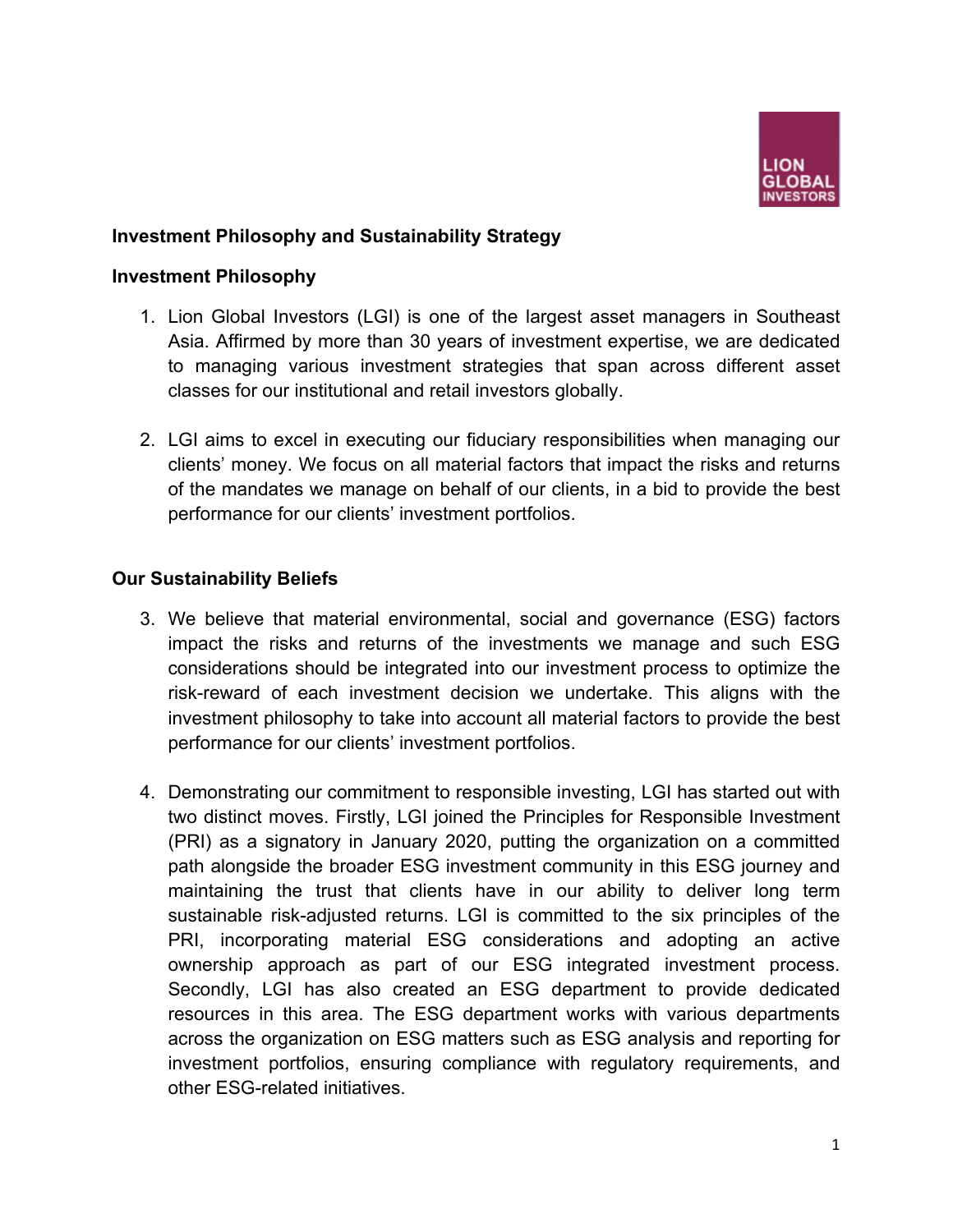### **Governance**

- 5. In line with LGI's Authority and Governance structure, the Board would oversee the ESG risk management framework (ERM) at a strategic level to ensure that there is a sound ERM framework in place and adequate senior managerial guidance for each piece of the framework, including the ESG integration as part of our investment process. The Board would also be updated every semiannually on the ESG status of our investment portfolios, prepared by the ESG department and vetted by the management committee comprising the CEO, CIO, COO and CMO.
- 6. There are three key documents of guidance on ESG integration for our respective investment teams and they include the sustainability strategy, stewardship strategy, and the ESG operating manual that details the execution considerations for both sets of strategies. The CIO would oversee the sustainability strategy, the stewardship strategy and the ESG operating manual. Any changes to these strategies or the operating manual would be proposed by the ESG department, taking into account the feedback from the investment teams.

# **Our Sustainability Approach Across Various Investment Products**

### Equity and Fixed Income Funds

### *ESG risks*

- 7. From an ESG perspective, we focus our resources on ESG factors that have a material effect on our overall portfolios' performance. These can vary in scope and scale across individual securities, sectors, countries and time horizon.
- 8. Hence, rather than reinventing the wheel, material ESG factors are integrated into the existing investment process. This approach has two merits. Firstly, it allows investment teams to apply a holistic view when thinking about the investment risks and opportunities as a whole for the portfolios under management. Secondly, in security selection, the investment teams are the key experts with regard to the securities in the markets they invest in; the investment teams are best suited to make the assessments on what constitutes material ESG factors that each issuer face and how well each of them are managing these factors. Material ESG factors are considered alongside other considerations that are integral to each security's performance, including but not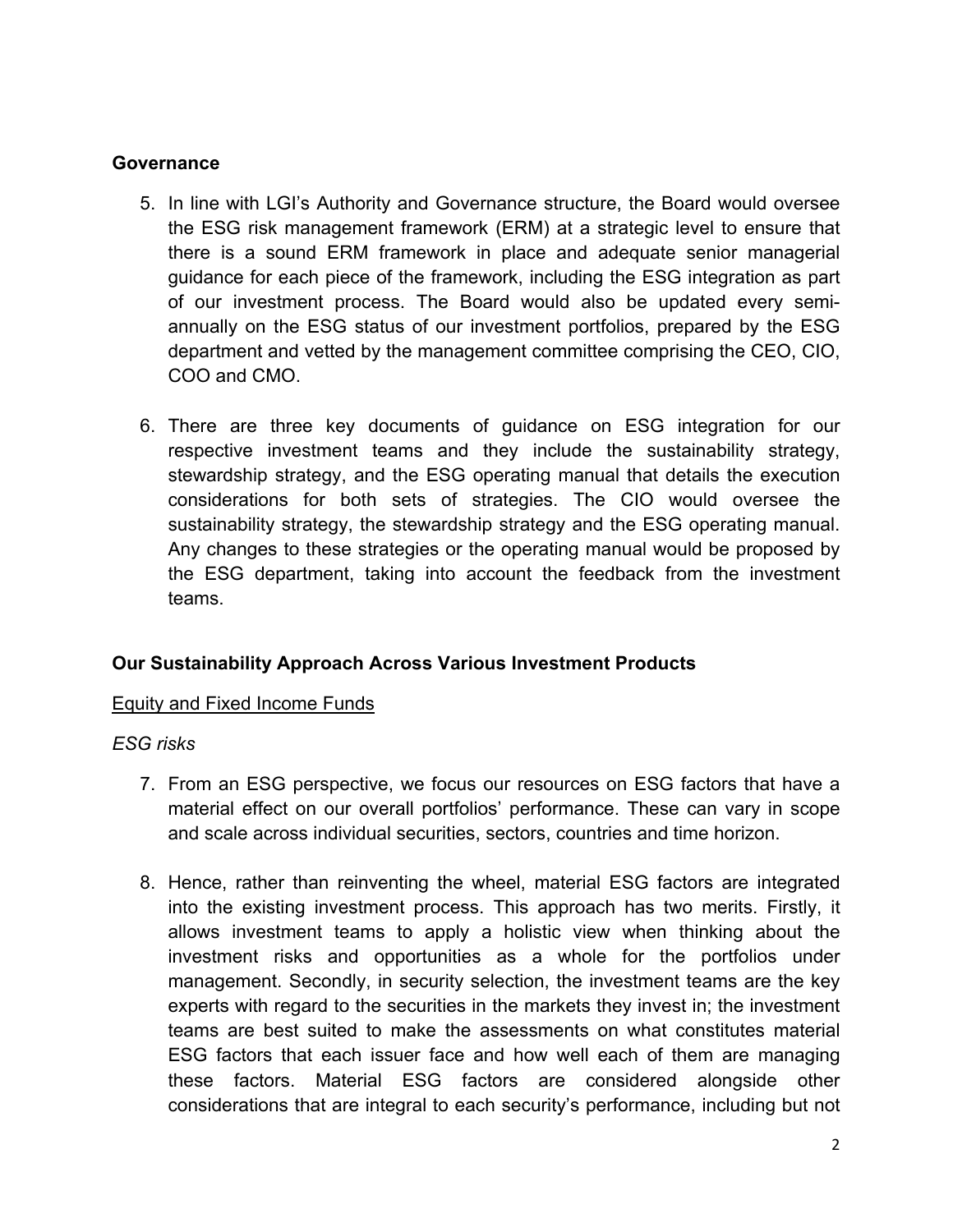limited to factors such as financials and strategies, management capabilities, growth catalysts and valuations. For each issuer, the ESG factors considered and the corresponding level of materiality of each factor is usually determined by the issuer's industry, where reference is made using the methodology of a reputable third party ESG platform if applicable.

- 9. To aid our investment teams in ESG analysis, ESG information is derived from key sources such as public information that is provided by issuers both via engagement or company filings, and through reputable third party ESG platforms that LGI subscribes to. Qualitative information includes but is not limited to environmental transition and physical risks, policies and actions that issuers introduced to address those environmental risks, compliance with labor law and industry practices, and corporate governance. Quantitative information would comprise metrics such as ESG ratings and specifically on the environmental front, the carbon footprint and carbon intensity that measure the exposure of issuers and their peers. With this information gathered, the investment team can perform a more targeted engagement with the company to better understand their stance towards these material ESG issues (see Stewardship Strategy).
- 10. Besides having ESG considerations that form part of an initial investment decision, post investing, the investment teams would continue to evaluate and monitor the ESG quality of the issuers as part of the ongoing portfolio construction and risk management.

### **Time Horizon and ESG risk considerations**

11. Our investment teams expect to generate an outperformance from security selection over the medium term (i.e. a three years investment horizon). Any ESG risks that impact the performance of our investments within this period would form a key part of the overall investment assessment. For instance, where the investment teams expect to gain from improvements in ESG quality of an investee company but had not witnessed sufficient improvements across a period of up to three years, limits would be imposed on the exposure to the company. The portfolio manager would then evaluate the next course of action, in consultation with the CIO, Head of asset class, and the ESG department. Post evaluation, any companies that are deemed non-investible would fall into a blacklist and would not be permitted to be held or purchased for any portfolios managed by the investment teams.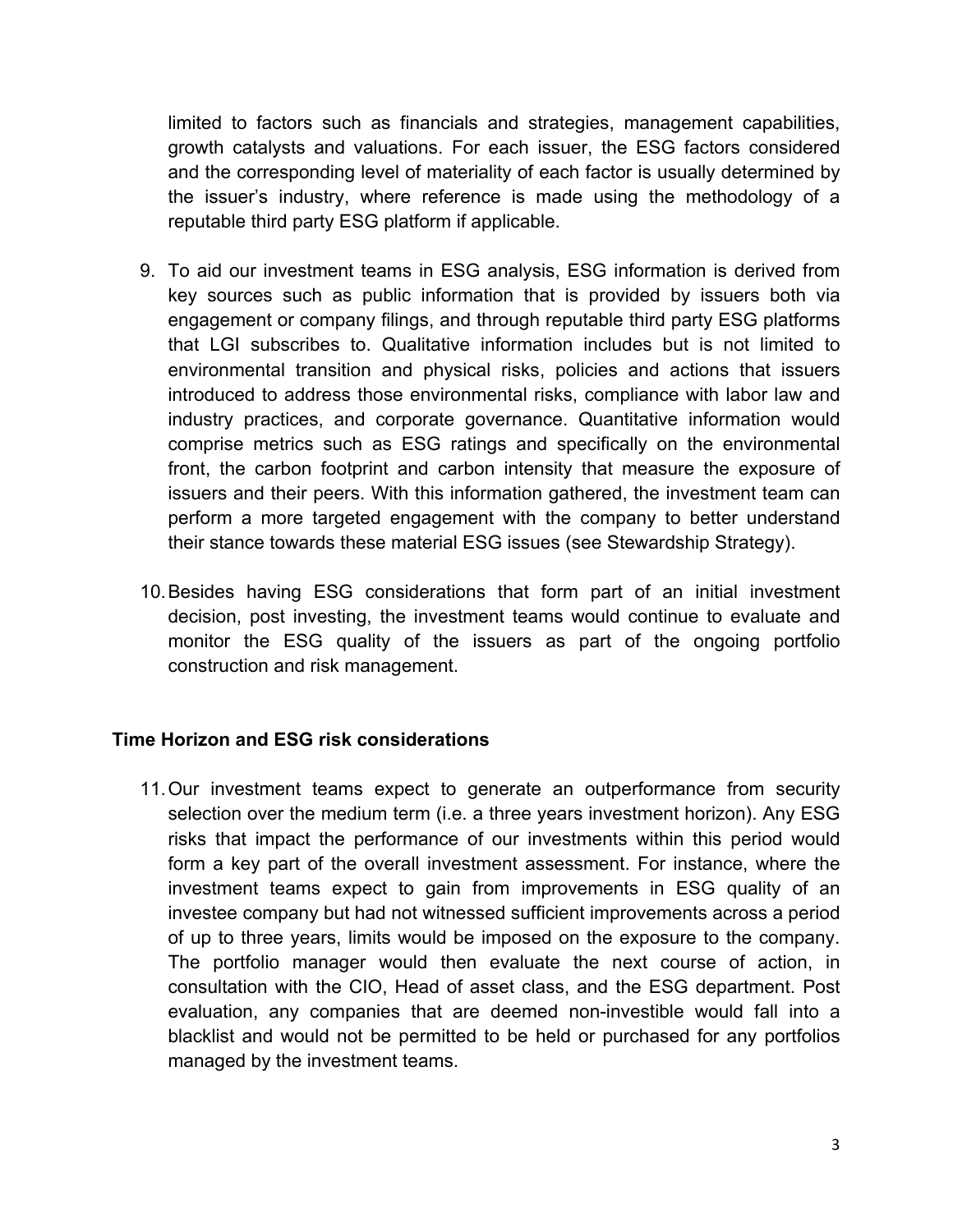12. Specifically on environmental risks, given the focus on material ESG risks within the medium term, transition risks tend to be the key focus as part of the company research and analysis. The material climate related risks under consideration would vary, depending on the individual sectors and companies that are being assessed. For instance, this would include but is not limited to existing and emerging regulatory requirements and frameworks across different sectors that the investment teams are invested in. As transition risks are expected to increase in line with the global push towards a greener economy, by investing in companies that can navigate material transition risks, we show support for the transition that would hopefully lead to a future world with lower physical risks. On physical risks, we currently monitor for the potential impacts at the overall portfolio level via Climate value at risk (VAR) analysis.

# **ESG opportunities**

13. Besides assessing ESG risks when making an investment decision, investment instruments that are pro-environment and within the respective investment universes would be considered for investment. This includes but is not limited to green and sustainability-linked bonds, as well as equities of companies that would benefit from the transition towards a greener global environment. LGI is also open to managing dedicated green funds and is in the midst of building a track record in managing a dedicated green bond fund for one of our client, taking into account the green properties of each security and their broader risk and return characteristics.

# **Curated Portfolio Solutions**

- 14. The Curated Portfolios team (CPT) is an investment team dedicated to conducting Mutual Fund/Exchange Traded Fund ("ETF") research and constructing risk-based portfolios that best serve our clients' needs. CPT maintains an open architecture platform where only the best of breed solutions and funds in which we have the highest conviction in their abilities to deliver topquartile performance within their peer universe are offered to our clients.
- 15. In line with LGI's sustainability belief that ESG is integral to providing the best performance for our clients' investment portfolios, CPT integrates ESG considerations into its selection, appointment and monitoring process when identifying the best of breed solutions and funds for our clients.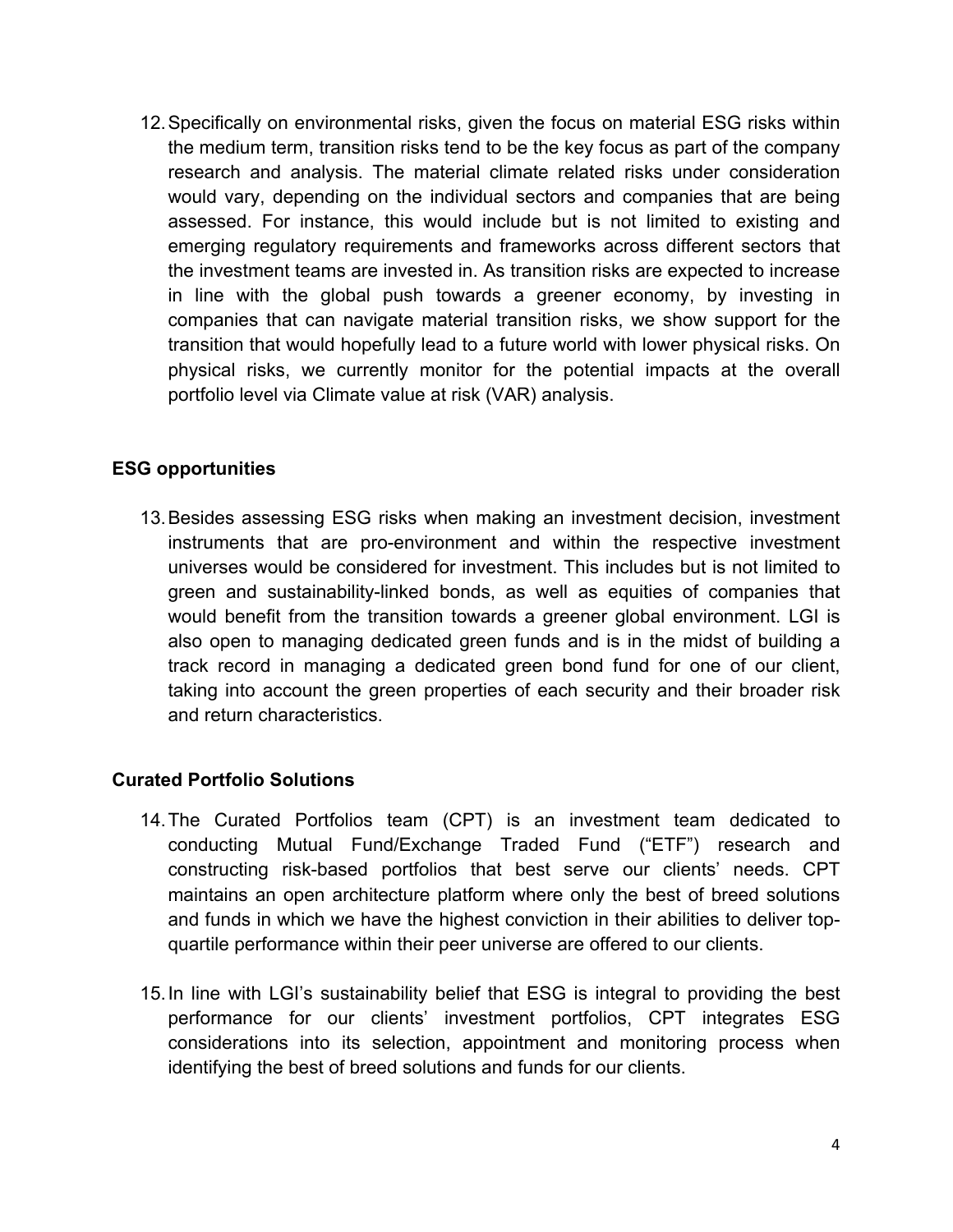- 16. The ESG considerations include the assessment of an asset management company's ESG stance, both at an overall firm level and the fund-specific level. This includes but is not limited to the firm's ESG approach and resource allocation to ESG integration. CPT gathers the necessary information via engagement with the asset management companies and third party ESG data providers.
- 17. Besides assessing the ESG quality of funds, our curated portfolio solutions team can also provide dedicated solutions in environmental and social impact-themed funds.

### **Catering to Clients' ESG Requirements**

- 18. In addition to LGI's ESG integration across the various investment teams and products, we are aware that different clients could have different ESG beliefs and norms that they would like to express within their investments, and LGI has experience in managing such portfolios with customized ESG needs.
- 19. This entails detailed discussions with clients or investment partners to better understand their ESG requirements and how best to translate these requirements into investment rules for inclusion in a segregated account or fund. Such ESG requirements include but are not limited to restrictions imposed on high carbon emission names or sectors, or investment mandates that are aligned with a portfolio carbon emission target.

### **Sustainability Risk Management**

20. As part of our portfolio performance and risk management, the Risk & Performance department and ESG department generates and monitors the ESG quality based on data that is generated from third party ESG data providers on a monthly basis. The information in turn provides a feedback loop to our Board, senior management and investment teams, and may lead to further improvements in our sustainability-related strategies and ESG integrated investment processes over the longer term.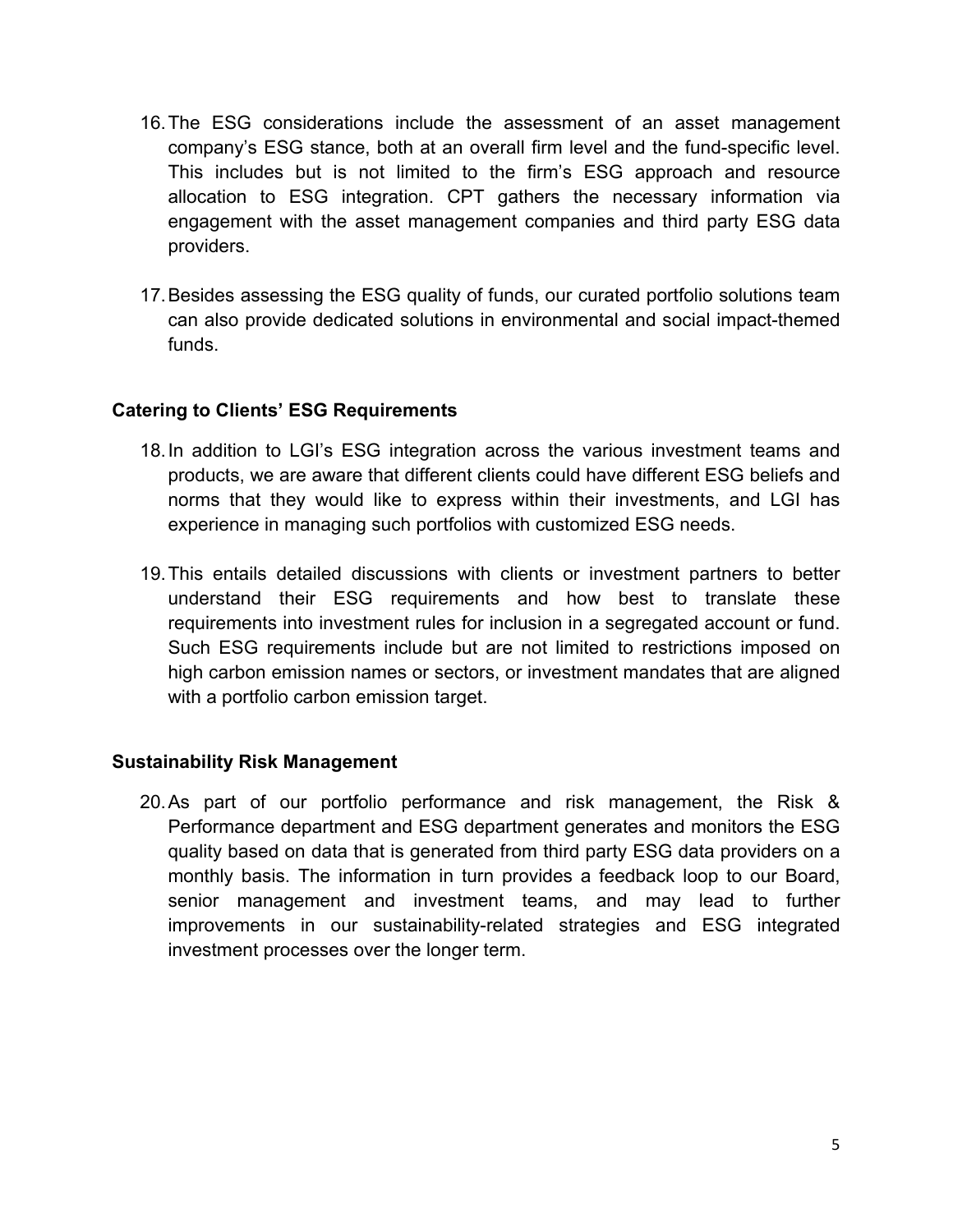- 21. The ESG metrics are generated via a third party ESG data provider's platform. There are two groups of metrics that are being monitored; one that provides a current snapshot and another that is forward looking where both measures the ESG quality and resilience of our investment portfolios relative to the benchmark. The snapshot includes metrics such as ESG ratings and specifically for environmental risk assessment, the carbon footprint and weighted average carbon intensity. On forward looking metrics, we generate the climate value-atrisk (climate VAR) and implied temperature rise of our portfolios. These metrics help to provide an impact assessment that would be useful for monitoring risk areas and offer insights to where we may need to pay more attention.
- 22. Besides the investment teams, the Risk & Performance department and ESG department, we also have the Compliance department and Group Internal Audit department that help to ensure our ESG-integrated process is adhered to. For any investment guidelines relating to ESG from either LGI or its clients that can be hardcoded into the system, the Compliance department, with inputs from the ESG department, would ensure that the system is updated with the latest set of investment rules to ensure investments by LGI do not violate any of these imposed restrictions. The Group Internal Audit department, on a periodic basis, would provide the necessary checks on the investment process to ensure that the ESG-related strategies and procedures are strictly adhered to.
- 23. ESG is a journey and we aim to improve on our sustainability risk management process over time. Specifically on environmental risk management, we expect the carbon footprint of our investments to reduce over the next few years and target to display carbon metrics (such as the weighted average carbon intensity) that are superior to the universe benchmark at the overall firm level. This is monitored for progress by our investment teams, ESG department and overseen by the CIO.

# **Building Capacity on ESG**

24. As part of our ESG journey, and as ESG thinking in the investment industry continues to evolve, continual learning is an important part of improving the technical abilities of our employees and have a direct influence on the quality of ESG integration. Our employees are trained on responsible investing through courses launched by reputable third party ESG focused organizations. We continue to search for suitable courses to further advance our employees' ESG knowledge that translates into value add for our organization and our clients.